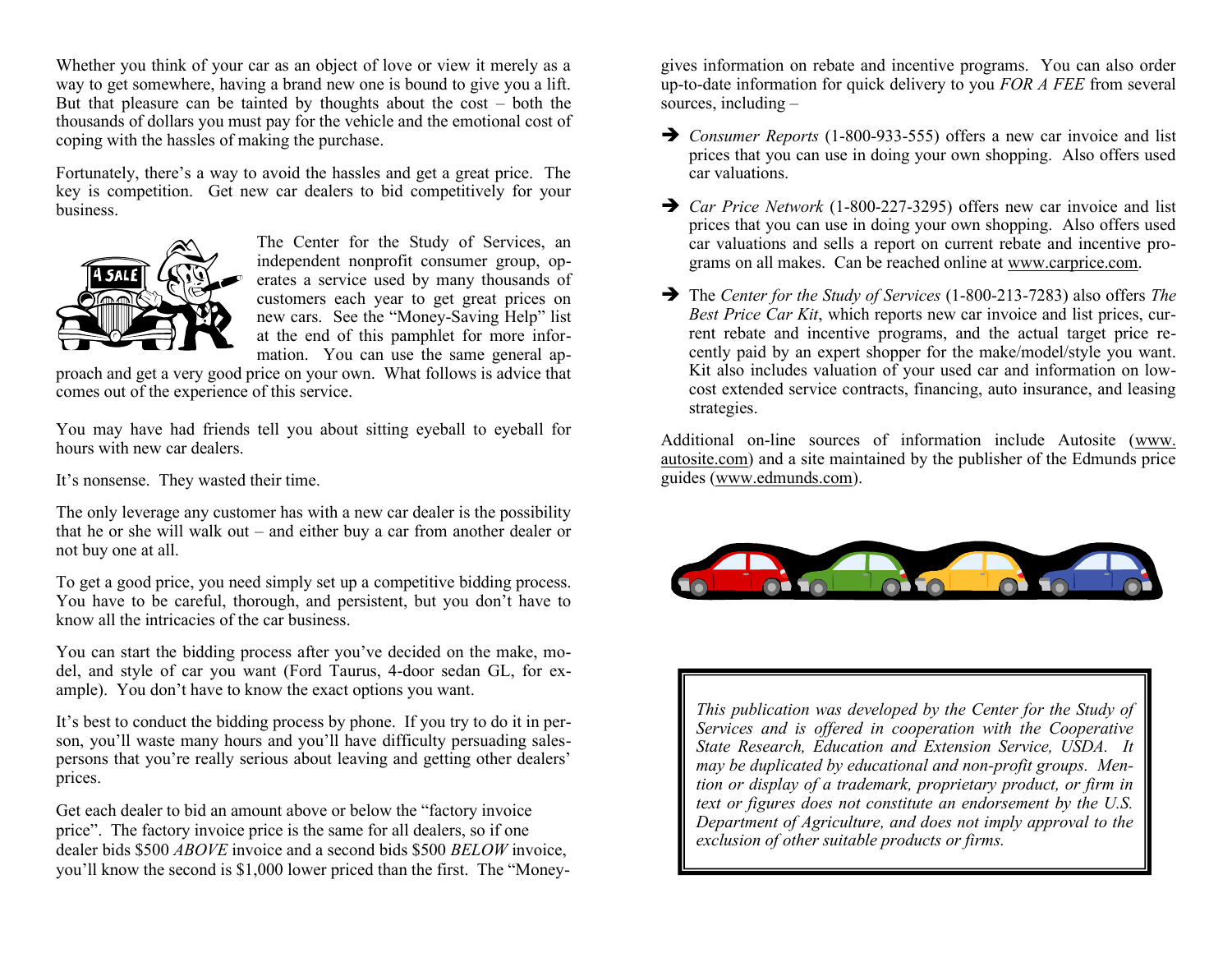## *After a new year's models come out, does it make sense to buy one of the previous year's models?*



If you plan to keep the car only for a couple of years, you'll probably be better off with the new year's model, but two or three years down the line it will have a substantially higher resale value than the previous year's model. In contrast, if you plan to keep the car eight or ten years, the previous

year's model may be a better bet. You'll pay a lower price now for the older model and a decade from now the difference in resale value between the two years' models will be small.

The best decision, of course, depends on how much less you can pay for the previous year's model than for the new year's model and on whether the new year's model has new features that are important to you.

# *Money-Saving Help*

## **Choosing the car**

Most public libraries and major bookstores have extensive information to help you select the *type* of car that will fit your needs. Three good sources of comparative information on cars, each of which is published annually, are *The Car Book* by Jack Gillis, *Consumer Reports* magazine's April issue, and the December issue of *Kiplinger's Personal Finance Magazine.*

## **Getting a firm price commitment**

The *Center for the Study of Services* offers the *CarBargains* service (1- 800-475-7283), which will get at least five dealers in your local area to bid to sell a new car of the make, model, and style you want, using the methods described in this pamphlet. *THERE IS A FEE FOR THIS SERVICE.* You can also reach the Center for the Study of Services online at [www.checkbook.org.](http://www.checkbook.org/)

Many credit unions, local American Automobile Association (AAA) chapters, membership warehouse stores, and employee associations have lists of dealers who have agreed to sell cars at a fixed markup from invoice. You can contact local organizations to see what programs are available. The dealers that participate in these programs may or may not pay to be listed, depending on the specific program's arrangements.

# **Getting general car price information**

Most libraries and bookstores, and many banks and credit unions, have books published by Pace Publications, St. Martin's Press, and others showing list prices and invoice prices for new cars, and showing resale value estimates for used cars. *Automotive News,* available in some public libraries,

Saving Help" list at the end of this pamphlet tells you how you can get information on factory invoice prices.

But you really don't have to have the invoice price information in advance; just explain to each dealer that you will expect to be shown the actual factory invoice for any car you consider buying. Talk only to a sales manager or fleet manager. Here's the basic approach:

*"I'm in the market for a (make/model/style) and I've made a list of dealers to call – including one that's out of the local area. I've done some homework, and I know the approximate invoice cost of the car. What I'm doing now is calling each dealer on my list to find out what each wants as a markup or markdown from factory invoice cost. I would expect to be able to take my pick of any car on your lot of the make, model and style I'm looking for at the markup or markdown you quote. So that everyone is on a level playing field, I'm not saying what any other dealer is bidding. I assume you will let me see a copy of the invoice of any car I pick out to buy.*

*"Before we talk about your markup or markdown from invoice, tell me are there any charges you will expect me to pay for advertising, document preparation, or other services even though they are not listed on the factory invoice? Also, are there any dealer add-ons, like rustproofing, pinstripes, or wheel locks, that I will be required to pay for?"*

You may *want* some options that aren't factory options. For example, some manufacturers don't offer a radio or air conditioning as a factoryinstalled option on some basic styles. If you are interested in such *dealer installed* options on these cars, you'll need to find out each dealer's charge to provide them. Then ask:



*"Is there a factory-to-customer rebate in effect on this car? Please don't take any customer rebate into account in your bid; I assume I'll get the rebate separately as a further discount.*

*"Okay, I think that's all I needed to go over. Now, would you like to give me a commitment as to exactly how much mark-up or markdown you'll accept above or below all these costs we've just discussed?*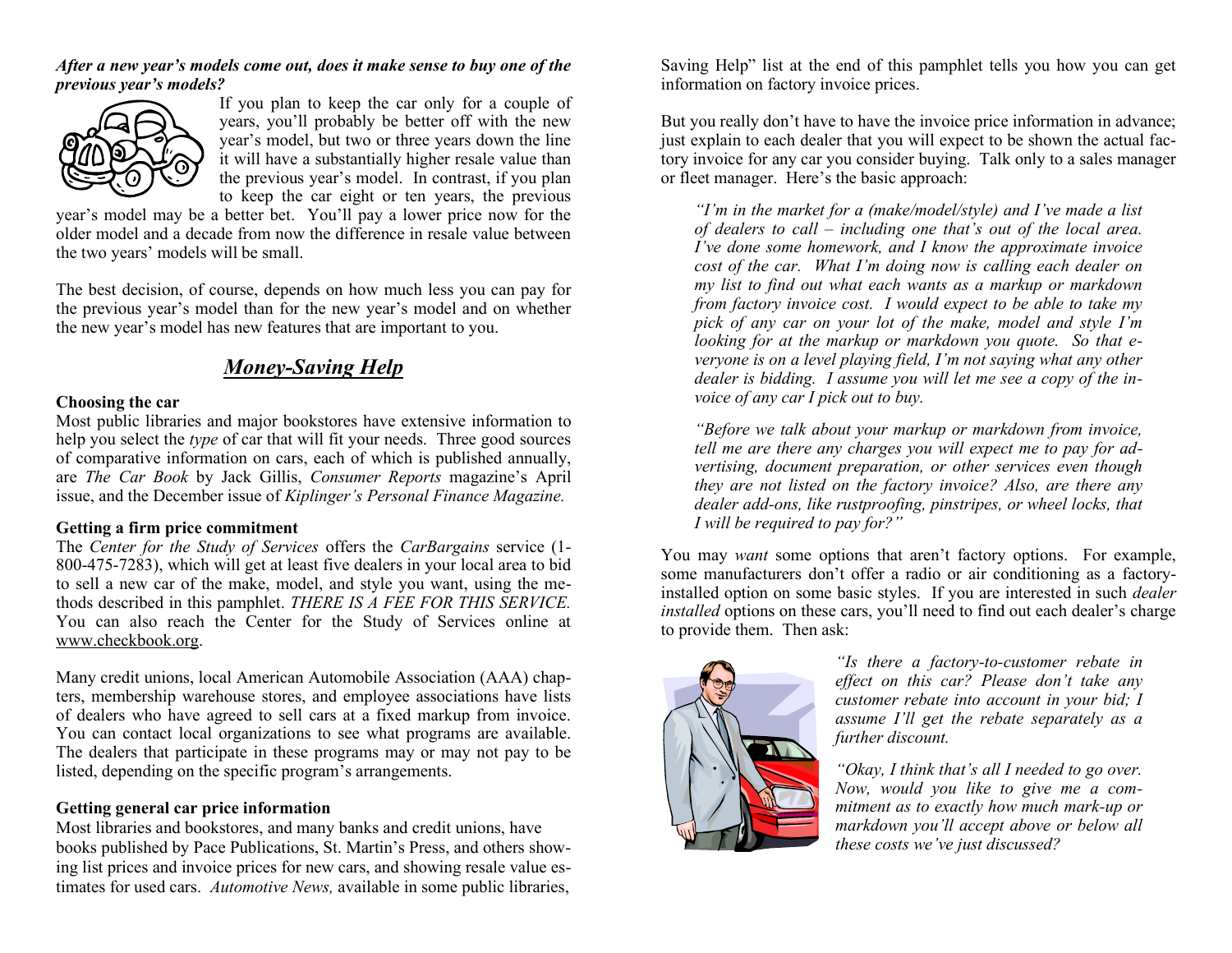*"What if I don't see the car I want on your lot but I still want to buy my car from you? Will you exchange cars with another dealer in order to get me the car I want? Will you still honor the bid you just gave me if you have to get the car from another dealer? If not, how will you figure the additional charge for this dealer exchange? What if I want to factory-order a car? How will that affect your price commitment?"*

You *can* go through this process with each dealership. Don't be intimidated. If you don't understand something or if answers seem fuzzy, ask again. You will almost certainly save hundreds of dollars – many buyers will save thousands of dollars – by following this process.

## *What if the dealer won't give me a price?*

There are many excellent dealers that will respect your businesslike approach and respond in kind. But some dealers may not be so helpful. You may get responses like –



*"I'll beat any price you get. Call other dealers and then call me back."*

*"What do you think is a fair markup? You tell me."*

*"We don't quote prices over the phone. Just come in and I'll give you the best deal in town."*

Let these dealers know: if they don't bid, they have no chance for your business. Be businesslike and persistent. If a dealer won't give you a serious bid, go on to the next dealer.

## *What does "factory invoice price" really mean? Aren't there hidden kickbacks?*

The "factory invoice price" is *theoretically* what the dealer paid the manufacturer for the car. The dealer will actually have a printed invoice that shows this price figure. It is *less* than the "manufacturer's suggested retail price" (MSRP) which is the "list price" shown on the window sticker of the car and is the price for which the manufacturer *theoretically* thinks the car should be sold to *you*.

Actually, almost all cars are sold *below* the manufacturer's suggested retail price, and some cars are sold to customers *below* the factory invoice price.

How is it possible for a dealer to sell a car below the factory invoice price? It is possible because the factory invoice usually doesn't reflect the true cost to the dealer: dealers often get "holdbacks", end-of-year carryover alfor these items, if you want them, *before* you go to the dealer where you plan to buy. You can use the other firms' prices as a negotiating standard or you can simply buy the add-ons from the other firms.

#### *Your trade-in*

You can lose the benefit of a good deal on your new car if you don't get a good price on the old car you are getting rid of. The "Money-Saving Help" list at the end of this pamphlet lists sources where you can check the approximate value of your used car. But the best way to get a solid estimate of your used car's value is to take it to several new car or used car dealers to see what they will pay you for it. Simply tell each dealer that you plan to sell your car and that you are getting offers from at least five dealers. You can expect the dealer where you buy your new car to pay you roughly the same amount for your used car as these other dealers would pay. If not, you might as well sell your car to one of the other dealers.

Think of trading-in as really a sale of your used car at wholesale. If you've gotten a rock bottom price on your new car, the dealer won't be able to pay you more than the true wholesale value for your used car. A dealer who offers a fat trade-in allowance must be making it up on the new-car price.

Remember, you can sell your used car on your own to another consumer. By checking classified ads, you can get an idea how much your car might



sell for. That will probably be more than a car dealer will five you for it, but selling the car on your own is more trouble than selling it to a dealer or trading it in. You have to advertise the car and you may have to deal with a number of potential buyers.

# *Is there a right time of year to buy a new car?*

There is no sure way to predict. Guessing the car market is no easier than guessing the stock market.

Prices simply respond to supply and demand. Where there is excess supply, dealers drop their process and manufacturers throw in incentive programs to get the market moving.

## *Should I shop outside my local area?*

For most cars, it is sufficient just to reach out as far as necessary to include at least five dealers in the bidding process, but it won't hurt to include one that's a little farther away.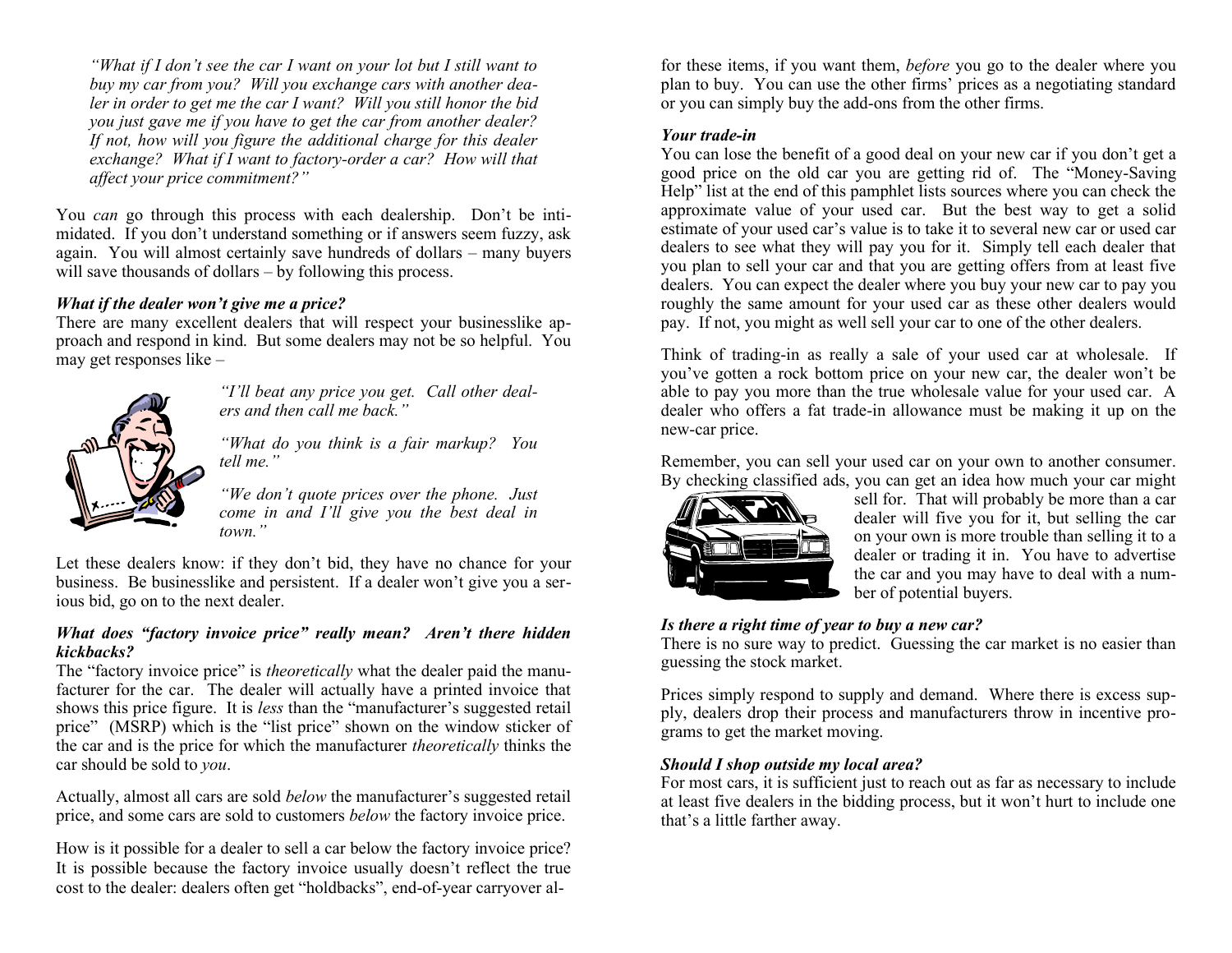Also, check how the shop will be paid. Under some contracts, the shop simply bills the contract company; under others, you must pay the shop,



then seek reimbursement from the contract company. Even if a service contract company says shops can bill it directly, check with repair shops you might use to make sure they will in fact bill the contract company. Many shops have decided not to put up with the hassle of collecting from service contract

companies.

Finally, be sure the service contract company is financially secure. Many of these companies have gone out of business in recent years, rendering their contracts worthless. You are probably safest with a service contract backed by an auto manufacturer, by a large insurance company, or by a long-established independent warranty company.

*A key point:* If you want an extended service contract, you don't have to buy it where you buy your car or where you plan to have it serviced. For example, you can buy your car from one Ford dealer, buy a Ford-backed service contract from another Ford dealer, and have your car serviced under the contract by still another Ford dealer. There have been cases where one dealer was selling a contract for under \$500 while another was selling exactly the same contract for more than \$1,000.

Before you go to a dealer to purchase a car, check other dealers for the prices and coverage of their service contracts. Then you'll be able to use these alternatives vendors either to negotiate a good service contract price from your dealer or to supply you a contract if your dealer won't meet the competition.

#### *Other add-ons*

If a dealer has already applied rustproofing, paint sealant, or fabric protection, you will have to pay for these treatments, but they often are overpriced. When dealers have outside vendors come to the dealership to apply these treatments on cars, the total cost to the dealer is usually less than \$50 per car. If a dealer tries to charge you more than that, you can regard the cost simply as an extra markup. It's better to buy from a dealer that applies these treatments to cars only after a customer requests them.

With regard to rustproofing, there are special problems. Many manufacturers recommend *against* dealer-installed rustproofing. Most say such rustproofing is unnecessary, and some are concerned that it will block weepholes and actually *contribute* to rust.

Burglar alarm systems, wheel locks, and other add-ons may be worthwhile, but find out what other dealers and independent shops will charge

lowances, factory-to-dealer incentive payments, and other allowances that reduce the cost below what the factory invoice shows.

Although the factory invoice price is not the dealer's true cost, it *is* a useful figure because for identical cars it is the same for all dealers. That is why you can use it as a reference point for dealers' bids.

## *How do rebates and incentives work?*

If a car manufacturer offers a factory-to-*customer* rebate, you will be able to get this rebate directly from the manufacturer, or you can have the dealer apply the rebate to your purchase price, further reducing the price of the car.

In contrast, a factory-to-*dealer* incentive payment, sometimes referred to as a "dealer rebate", is money the factory gives the *dealer* for each car sold. The dealer can use the money for advertising, employee bonuses, extra profit, or many other purposes – or the dealer can pass this money along to you as a price reduction. One of the purposes of the bidding process is to use competition to prod dealers to give this incentive money – which sometimes is  $$500, $1,000, $2,000$  or even more – to you as a price reduction. The "Money-Saving Help" list at the end of this pamphlet tells you how to get information on rebates and incentives.

## *What is a good price?*

There's no one answer to this question. The right price depends on supply and demand at the moment for the specific car you want.

Some consumer advice articles and books give guidelines like the following: "Shoot for \$150 to \$300 over invoice for a mid-size car in good supply." Ignore such advice. The only way to know what you should pay is to get dealers to bid.

## *Do I have to know more about prices and costs to get a good deal?*

The more you know about factory-to-dealer incentive payments, "hold-backs," and other allowances the dealer will receive, the better off you'll be. It is also helpful to know what the current market for cars is – the best prices cars like yours have recently been selling for. That gives you a "target" price to shoot for.

But without devoting your entire life to car buying, you can't hope to know about all the available allowances and current selling prices. You have to count on competition

– and the fact that no dealer knows how much the next dealer will give away – to drive down the price to a satisfactory level.

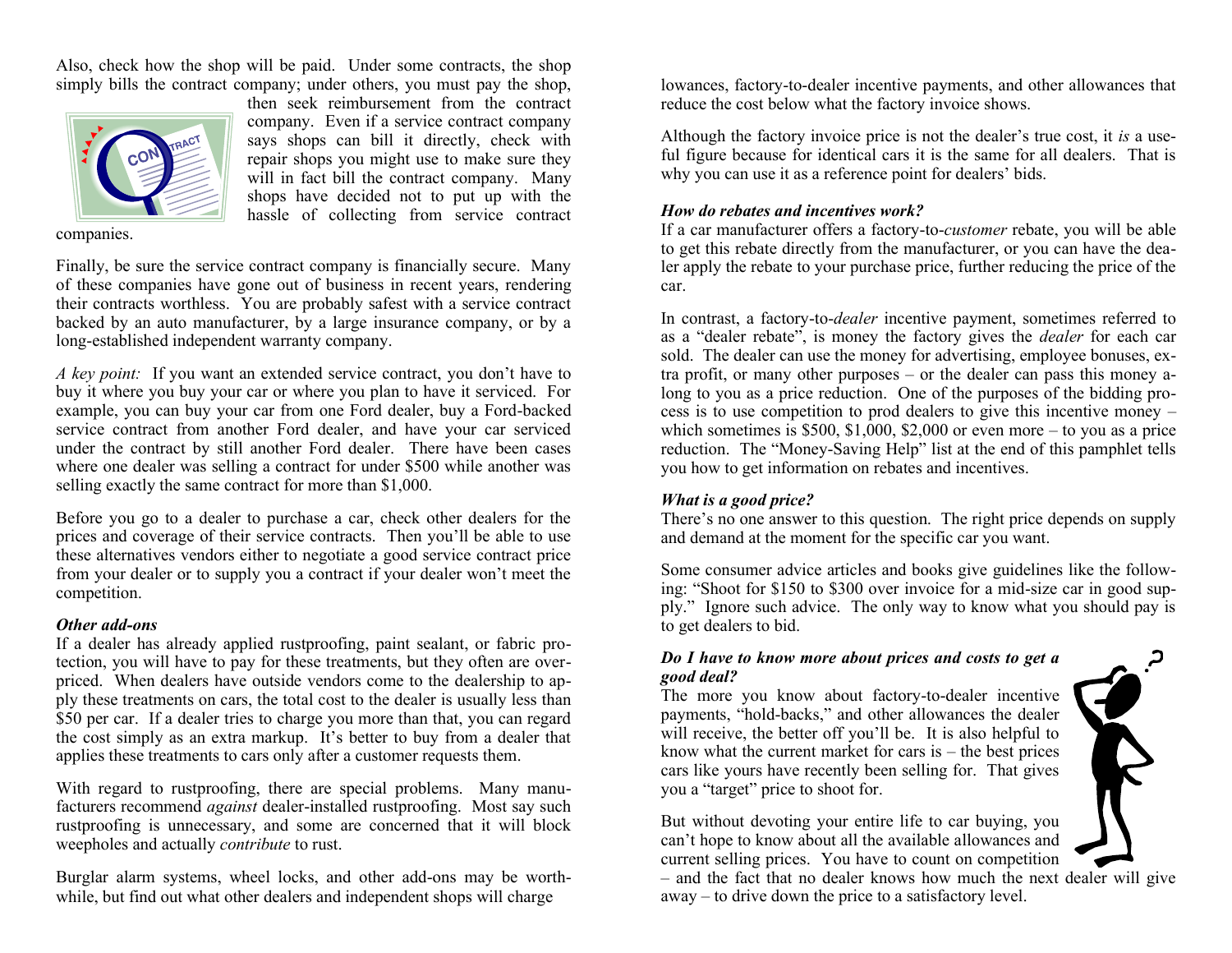## *What if a dealer won't live up to its bid?*

This could be a problem for individual buyers, but it doesn't have to be if you do the bidding properly. Be very businesslike in getting your bids. Deal only with a sales manager or fleet manager. Review the details of the bid by phone with the dealer. If you have access to a fax machine, have the low bidder fax a confirmation. If a dealer tries to renege on a bid or make changes, take your business to the next lowest bidder.

#### *Do I need to know the exact options I want?*

You are better off not to limit dealers' bids to a specific set of options or a specific color. Get the dealership to make its markup or markdown commitment applicable to any car of your make, model, and style. This approach allows dealers to bid even if they don't have a car with a specific option that you might have requested but that might not be of great importance to you.

Once you have your bids, you can call the low bidder to check what specific options and colors are available on cars that are on its lot or that it can get for you.

## *Shouldn't I consider which dealer offers the best repair service?*

Your new car warranty will require you to use a dealer for covered repairs. For this warranty service, you'll naturally want to use a dealer that is conveniently located and that does high-quality repair work.

But you don't have to have warranty repairs done at the dealership that



sells you the car. Your manufacturer will reimburse any of its franchised dealers for your repair work. So you can buy your car at the dealership that gives you the best price, then have repairs made at a different dealership if the other dealership is more convenient and does better work.

A dealer with a good repair shop is likely to give you good service even if you didn't buy there. Dealers make money on repairs and won't want to lose your repair business.

#### *How should I deal with financing, trade-in, and other extras?*

You don't want to lose the benefit of a good price on a new car by paying too much for financing, for an extended service contract, and for rustproofing, paint sealant, and other add-ons. You also don't want to get too little for your used car trade-in, if you have one. Before you go to a dealer to buy a car, you must know the true market value of all these extras. To avoid confusion, don't discuss any of these matters with a dealer until you have settled on the price of your new car.

#### *Financing*

Check the annual percentage rate (APR) currently being offered by banks and savings and loans in the area. If you are a member of a credit union, check its rate.

Car manufacturers often offer special financing plans as an alternative to customer cash rebates. Whether the financing plan is a better deal than the cash rebate depends on the size of the rebate, the manufacturer-offered plan's APR, the APRs available from other lenders, the amount you'll be borrowing, and how long a period you'll be borrowing for. On a 48-month loan, each percentage point you cut your APR is the equivalent of a car discount of about \$20.50 per \$1,000 of loan.



To illustrate, assume you could get a \$13,000, 48-month loan from a bank at 10 percent APR, and that the special manufacturer-offered plan's rate is 5.9 percent. The savings from the factory plan would be estimated as follows: (10 *minus* 5.9) *times* 13 *times* \$20.50 = \$1,093.

#### *Extended service contracts*

Extended service contracts often yield substantial profits for the dealers that sell them and the extended service contract companies that back them.

Many new cars are very reliable, so there are few service claims. Also, many cars now carry long manufacturer warranties, so many service problems are covered by the warranty, leaving little to be covered by the extended service contract.

If you decide, despite these facts, that you want to purchase one of these service contracts, check carefully exactly what is covered. Almost all contracts exclude from coverage maintenance and wear items, ranging from brake pads to exhaust system components to air filters. And many contracts exclude – or fail to include – electrical devices like power windows and radios, interior trim, gauges, and even air-conditioning systems. Some contracts cover the cost of towing and a rental car but others do not. And most contracts require you to pay a "deductible" amount for each repair – in some cases, as much as  $\hat{100}$  – before the service contract company pays anything.

Be sure to check whether you can get repairs done at the selling dealer only, at any dealer of your make of car, at any new car dealer, or at your choice of a new car dealer or an independent repair shop. Since many consumers are more satisfied with repairs at independent shops than with dealer repairs, it's good to have the option of using an independent shop.